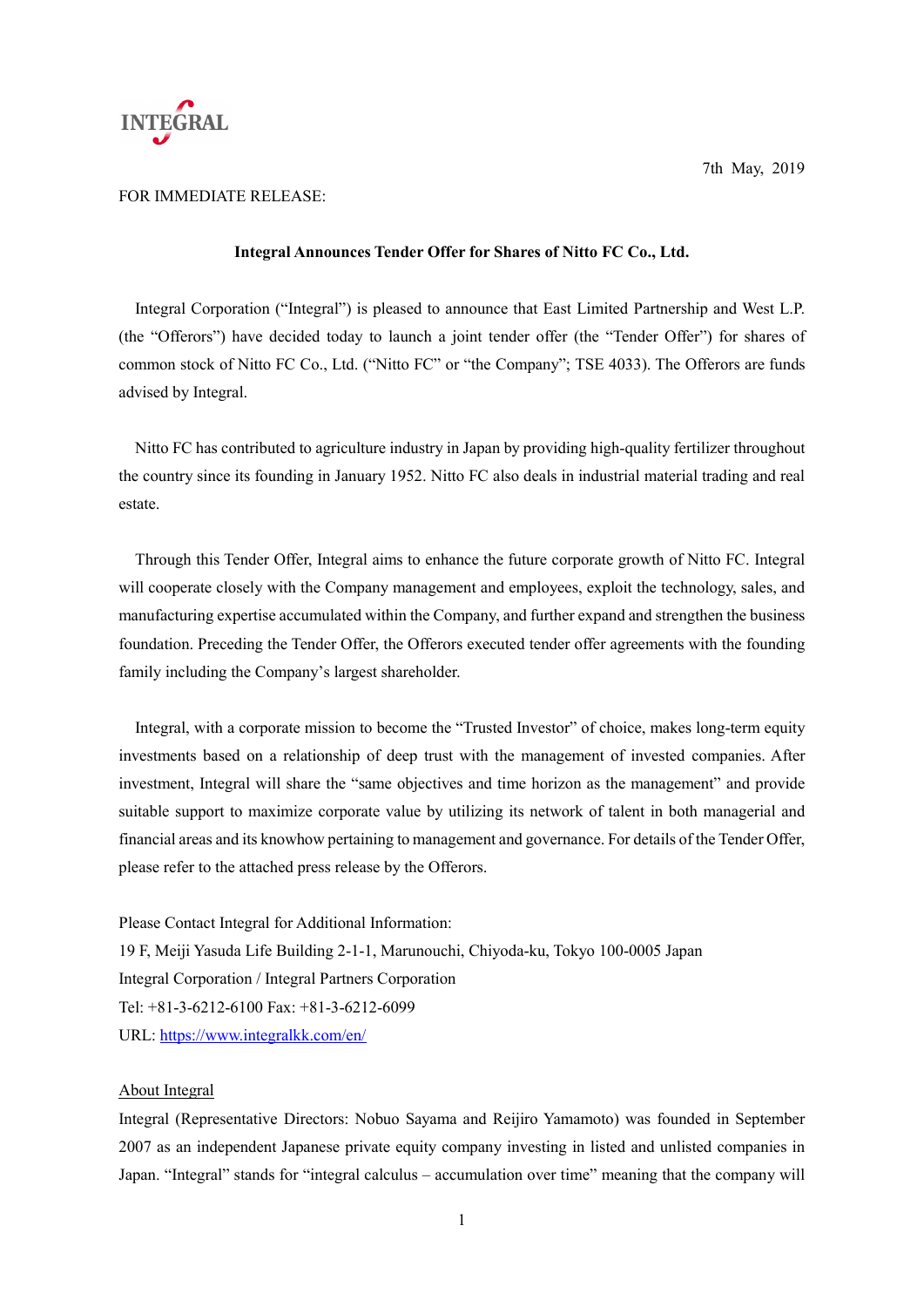

strive to establish a relationship of highest trust with the management of invested companies, and will aim to accumulate the highest wisdom over time. Integral makes equity investments from a long-range perspective through its unique "hybrid investment" approach, utilizing both principal and fund money for investment. Subsequent to investment, the company will provide optimal support in terms of management and finance through the "i-Engine" corporate value enhancement team, and will collaborate with the invested company sharing the same objectives and time horizon and seeing eye-to-eye with its management. Integral aspires to be a trusted investment fund, contributing to society through the success of invested companies.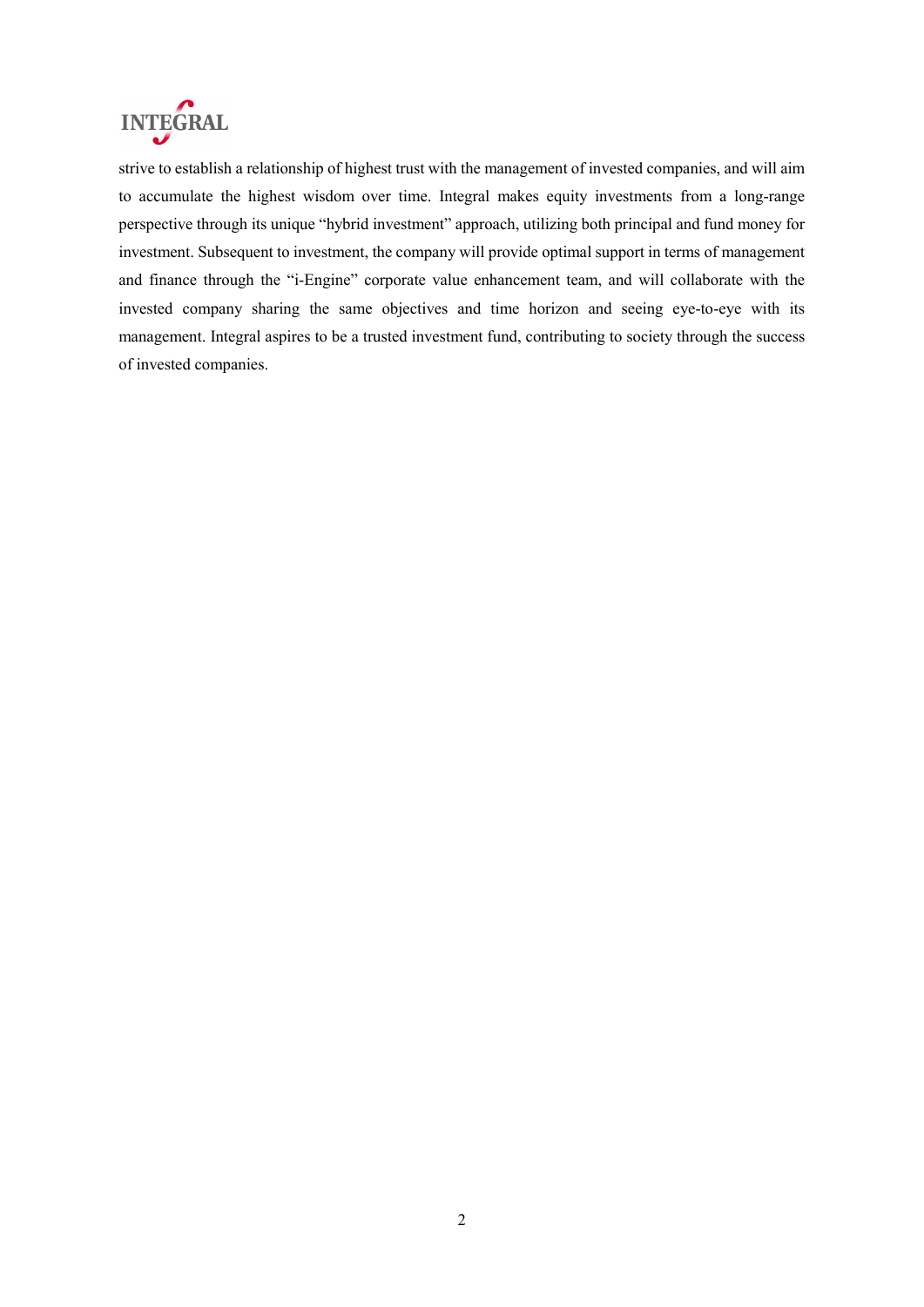

### FOR IMMEDIATE RELEASE

| Company Name   | East Limited Partnership                  |  |
|----------------|-------------------------------------------|--|
| Name of        | General Partner East Partners Corporation |  |
| Representative | Satoko Hasegawa, Representative Director  |  |
| Tel.           | $+81-3-6212-6097$                         |  |
|                |                                           |  |

Company Name West L.P. Name of Representative General Partner West Partners Ltd. Director John Cullinane

# **Notice of Commencement of Tender Offer for Shares of Nitto FC Co., Ltd (Securities Code: 4033)**

East Limited Partnership and West L.P. (hereafter collectively "Offerors") hereby announce that they decided on May 7, 2019 to acquire common stock of Nitto FC Co., Ltd (the "Target Shares"), listed on First Section of Tokyo Stock Exchange and First Section of Nagoya Stock Exchange with securities code 4033, through a tender offer (the "Tender Offer") under the Financial Instruments and Exchange Act (Act No.25 of 1948, as amended; the same applies hereafter).

The Offerors are affiliated entities of Integral Corporation ("Integral") and were newly established for the purpose of conducting the Tender Offer. East Limiter Partnership was established under the Limited Partnership Act for Investment on March 29, 2019 by its general partner, East Partners Corporation, a subsidiary of Integral. West L.P, an exempted limited partnership under the laws of the British Overseas Territory of the Cayman Islands was established on March 13, 2019 by its general partner, West Partners Ltd., a subsidiary of Integral. Neither of the Offerors has the Target Shares as of today.

Integral is as an independent Japanese private equity company investing in listed and unlisted companies in Japan. "Integral" stands for "integral calculus – accumulation over time" meaning that the company will strive to establish a relationship with invested companies and will makes long-term equity investments by accumulating measures for sustainable enhancement of corporate value from long term perspectives. We share the same objectives and time horizon as the management of invested companies and supports in both managerial and financial areas with the aim to enhance their corporate value.

Integral has made investments in eighteen (18) companies in total including, but not limited to, QB Net Holdings Co., Ltd., Skymark Airlines Inc., and Toyo Engineering Corporation. After each investment, we have supported the companies in both managerial and financial areas with the aim to enhance their corporate value.

Integral's philosophy is to aim for permanent business growth and development by conducting longterm investments and resource allotment rather than to pursue a short-term profit only by conducting cost reduction and enhancing operational efficiency. As an independent domestic fund with personnels who have engaged in M&A related businesses and corporate management for a long time and have a high level of expertise regarding these areas, Integral makes every effort to support invested companies in facilitating